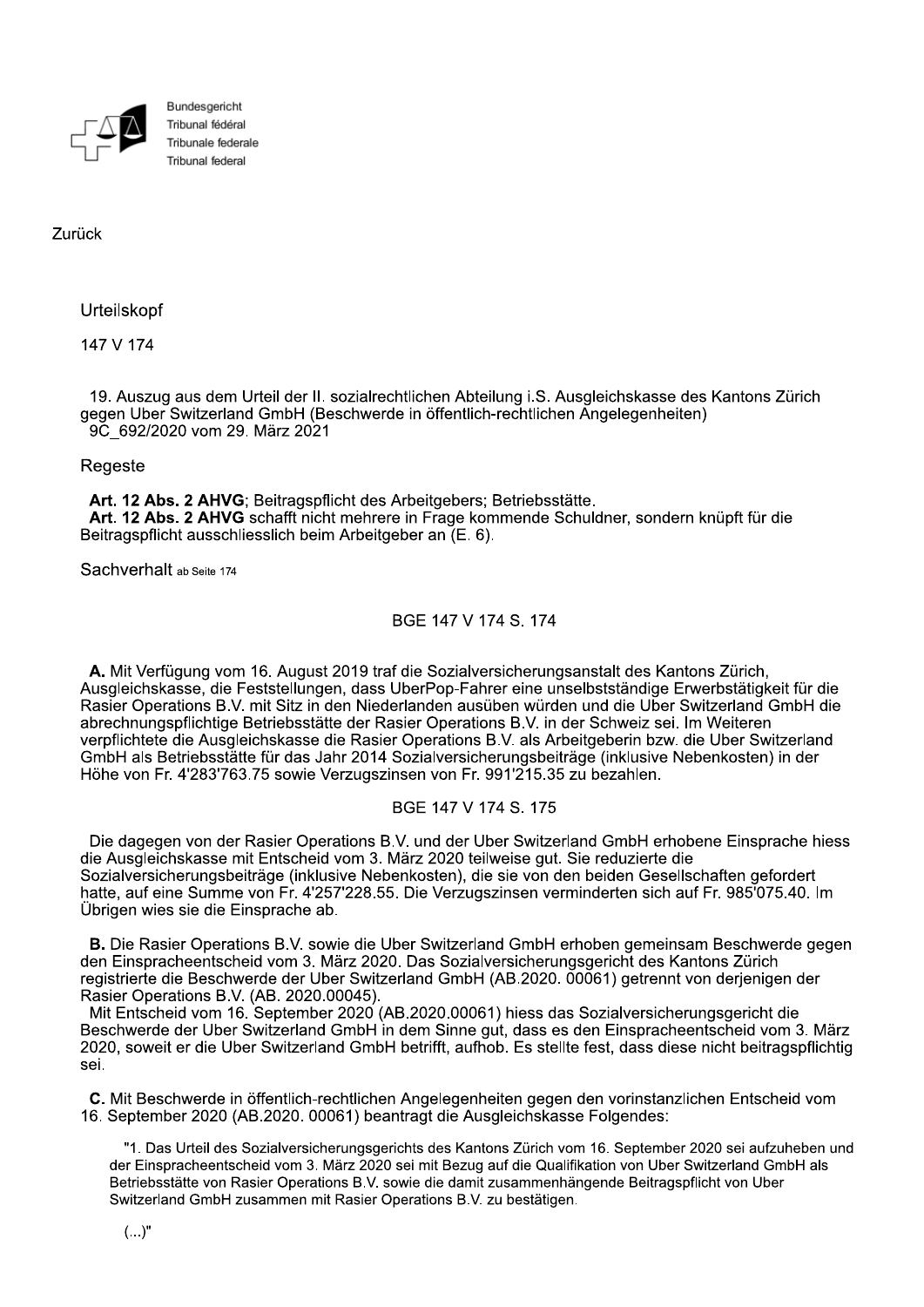Das Bundesgericht weist die Beschwerde ab, soweit es darauf eintritt. (Auszug)

#### Erwägungen

Aus den Erwägungen:

4.

4.1 Die Vorinstanz erwog, der von der Ausgleichskasse im Dispositiv des Einspracheentscheids vom 3. März 2020 gemachten Feststellung, wonach die Beschwerdegegnerin eine Betriebsstätte der Rasier Operations B.V. sei, komme keine selbstständige Bedeutung

### BGE 147 V 174 S. 176

zu, da diese Feststellung in der Leistungsforderung (die Beschwerdegegnerin als Adressatin einer Leistungsverfügung) vollumfänglich aufgehe. Das kantonale Gericht verneinte die Qualifikation der Beschwerdegegnerin als Betriebsstätte der Rasier Operations B.V. und kam zum Schluss, damit entfalle ohne Weiteres das Fundament der Forderung der Ausgleichskasse gegenüber der Beschwerdegegnerin. Die Vorinstanz wies auf die generelle Pflicht des Arbeitgebers zur Entrichtung von Sozialversicherungsbeiträgen hin. Sie erkannte einerseits, dass die Beschwerdegegnerin keine Beitragspflicht treffe, da sie nicht Arbeitgeberin sei und anderseits, dass die Beschwerdegegnerin als eigenständige Gesellschaft mit beschränkter Haftung nicht für die allenfalls von der Rasier Operations B.V. geschuldeten Sozialversicherungsbeiträge haften würde, selbst wenn sie eine Betriebsstätte der Rasier Operations B.V. wäre.

4.2 Die Ausgleichskasse rügt, die Beschwerdegegnerin sei als Betriebsstätte der Rasier Operations B.V. zu qualifizieren. Weiter erblickt die Ausgleichskasse in der Schlussfolgerung der Vorinstanz, wonach die Beschwerdegegnerin, selbst als Betriebsstätte von Rasier Operations B.V., keine Beitragspflicht treffe, einen Verstoss gegen eine korrekte Auslegung von Art. 12 Abs. 2 AHVG. Ausserdem bringt sie vor, die Feststellung betreffend das Vorliegen einer Betriebsstätte sei bestimmend für den Umfang der Beitragspflicht von Rasier Operations B.V., weshalb ihr eigenständige Bedeutung zukomme.

5. Vorab ist darauf hinzuweisen, dass im vorliegenden Verfahren das Angebot UberPop im Fokus steht. Dabei handelt es sich um einen - hier nicht weiter zu qualifizierenden (vgl. nicht publ. E. 7.3) -"kostendeckenden Mitnahmeservice", dessen Dienst in der Schweiz inzwischen eingestellt ist (vgl. GÄCHTER/MEIER, Zur sozialversicherungsrechtlichen Qualifikation von Uber-Fahrern, Jusletter 3. September 2018 S. 4 Rz. 8 und S. 6 Rz. 14). Die "Abwicklung" der Fahrten, auf die an dieser Stelle ebenfalls nicht näher einzugehen ist (vgl. nicht publ. E. 7.3), läuft via die Rasier Operations B.V., die, wie die Beschwerdegegnerin, ein Tochterunternehmen der Uber International Holding B.V. mit Sitz in den Niederlanden ist. Die Ausgleichskasse fasst nun die Uber Switzerland GmbH in Bezug auf die UberPop-Fahrer als abrechnungspflichtige Betriebsstätte einer im Ausland domizilierten Unternehmung (hier: Rasier Operations B.V.) ins Recht.

BGE 147 V 174 S. 177

6.

6.1 Im Beitragssystem der AHV (und der mit ihr verbundenen Versicherungszweige) ist die versicherte erwerbstätige Person grundsätzlich beitragspflichtig für den Arbeitnehmeranteil (Art. 3 Abs. 1 und Art. 5 Abs. 1 AHVG). Der Arbeitgeber hat die Beiträge vom Einkommen aus unselbstständiger Erwerbstätigkeit bei jeder Lohnzahlung in Abzug zu bringen und zusammen mit dem Arbeitgeberbeitrag periodisch zu entrichten (Art. 14 Abs. 1 AHVG). Es gilt das Prinzip der Beitragserhebung an der Quelle (BGE 139 V 50 E. 4.2.1 S. 54; BGE 114 V 65 E. 4c S. 71 f. mit Hinweis auf BBI 1946 II 525; FÉLIX FREY, in: AHVG/IVG Kommentar, 2018, N. 2 zu Art. 12 AHVG; UELI KIESER, Alters- und Hinterlassenenversicherung, 3. Aufl. 2012, N. 1 zu Art. 14 AHVG). In diesem Sinne ist zur Entrichtung der paritätischen Beiträge von vornherein einzig der Arbeitgeber (sowohl für seinen Anteil wie auch für denjenigen des Arbeitnehmers) verpflichtet. weshalb grundsätzlich nur er von der Ausgleichskasse belangt werden kann (BGE 139 V 50 E. 4.2.1 S. 54; PETER FORSTER, AHV-Beitragsrecht, 2007, S. 60 Rz. 18).

Keine Abweichung von dieser arbeitgeberseitigen Verpflichtung gilt, wenn Arbeitgeber und Arbeitnehmer eine Nettolohnvereinbarung getroffen haben, in welchem Falle der Arbeitgeber sämtliche Beiträge zu seinen Lasten übernimmt. Eine Abweichung besteht lediglich darin, dass der Arbeitnehmer nicht zu dulden hat. dass ihm die Hälfte der geschuldeten Beiträge vom Lohn abgezogen wird (BGE 139 V 50 E, 4.2.2 S, 54).

 $6.2$ 

6.2.1 Art. 12 Abs. 2 AHVG leat fest, dass alle Arbeitgeber beitragspflichtig sind, die in der Schweiz eine Betriebsstätte haben oder in ihrem Haushalt obligatorisch versicherte Personen beschäftigen.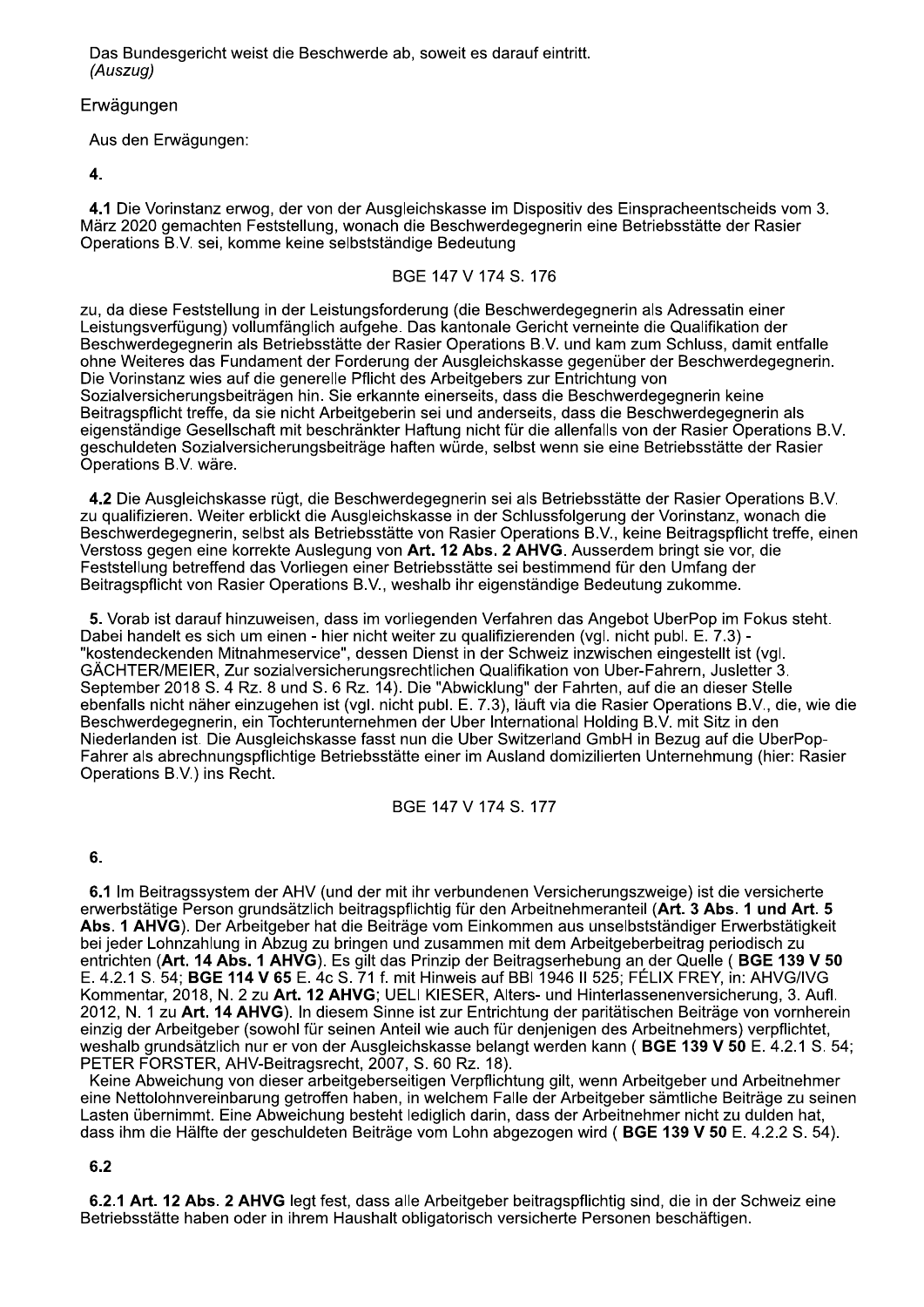6.2.2 Ausgangspunkt der Gesetzesauslegung ist der Wortlaut einer Bestimmung (grammatikalisches Element). Ist er klar, d.h. eindeutig und unmissverständlich, darf vom Wortlaut nur abgewichen werden, wenn ein triftiger Grund für die Annahme besteht, der Wortlaut ziele am "wahren Sinn" der Regelung vorbei. Anlass für eine solche Annahme können Entstehungsgeschichte der Bestimmung (historisch), ihr Zweck (teleologisch) oder der Zusammenhang mit anderen Vorschriften (systematisch) geben, so namentlich, wenn die grammatikalische Auslegung zu einem Ergebnis führt, das der Gesetzgeber nicht gewollt haben kann (BGE 145 V 289 E. 4.1 S. 295 f.;

#### BGE 147 V 174 S. 178

BGE 144 V 327 E. 3 S. 331; BGE 142 V 402 E. 4.1 S. 404 f.; je mit Hinweisen; Urteil 9C 659/2018 vom 9. April 2019 E. 4.2.1, in: SVR 2019 BVG Nr. 40 S. 158).

6.2.3 Der Wortlaut des hier relevanten Art. 12 Abs. 2 AHVG ist klar ("Beitragspflichtig sind alle Arbeitgeber..."). Triftige Gründe (E. 6.2.2), um davon abzuweichen, sind keine auszumachen. Insbesondere lässt sich den Materialien nichts Gegenteiliges entnehmen:

Gemäss Botschaft des Bundesrates vom 24. Mai 1946 zum Entwurf eines Bundesgesetzes über die Alters- und Hinterlassenenversicherung (BBI 1946 II 525) bestimmt Art. 12 AHVG, wer zur Bezahlung der Arbeitgeberbeiträge verpflichtet ist. Es sind dies die natürlichen und juristischen Personen, welche beitragspflichtige Versicherte beschäftigen und entlöhnen, sofern sich ihr Betrieb oder ihr Zweigbetrieb auf schweizerischem Territorium befindet. Voraussetzung für die Beitragspflicht eines Arbeitgebers ist, dass das von ihm einem Versicherten bezahlte Entgelt gemäss Art. 5 Abs. 2 AHVG als Einkommen aus unselbstständiger Tätigkeit gilt. Die Befreiung von der Pflicht zur Entrichtung von Arbeitgeberbeiträgen wird ausdrücklich vorbehalten für Personen, die aus völkerrechtlichen Gründen der Beitragspflicht nicht unterstellt werden können oder aufgrund zwischenstaatlicher Vereinbarungen von der Beitragspflicht auszunehmen sind. Die Angestellten solcher Arbeitgeber haben grundsätzlich den Arbeitgeberbeitrag selbst zu bezahlen (vgl. Art. 6 AHVG). Diesen Vorschlag des Bundesrates verabschiedete das Parlament diskussionslos. Gerade im Nationalrat betonte der damalige Berichterstatter, Art. 12 definiere "nur", wer beitragspflichtiger Arbeitgeber sei, was unter anderem eine Betriebsstätte in der Schweiz voraussetze (Sten.Bull. 1946 N 540). Auch die Ausgleichskasse selber verweist auf die Botschaft (BBI 1946 II 385) und bringt vor, daraus erhelle, dass auch ausländische Arbeitgeber mit einer Betriebsstätte in der Schweiz der Beitragspflicht unterliegen sollten. Die Ausgleichskasse hält fest: "Es ging demnach schon damals darum, die Abrechnung und Geltendmachung von Lohnbeiträgen auch bei einem im Ausland ansässigen Arbeitgeber zu ermöglichen (...)".

6.3 Zusammengefasst steht fest, dass Art. 12 Abs. 2 AHVG nicht mehrere in Frage kommende Schuldner schafft, sondern für die Beitragspflicht ausschliesslich beim Arbeitgeber anknüpft.

BGE 147 V 174 S. 179

### 7.

7.1 Die Ausgleichskasse macht nicht geltend, die Beschwerdegegnerin sei Arbeitgeberin der UberPop-Fahrer. Somit ist die entsprechende (explizite) Feststellung der Vorinstanz - die Beschwerdegegnerin sei nicht Arbeitgeberin der UberPop-Fahrer - für das Bundesgericht verbindlich (nicht publ. E. 2) und die Uber Switzerland GmbH kann unabhängig davon, ob sie tatsächlich eine Betriebsstätte der Rasier Operations B.V. ist oder nicht, für die UberPop-Fahrer beitragsrechtlich nicht belangt werden (vgl. E. 6.3 vorne).

### $7.2$

7.2.1 Für die Auffassung der Ausgleichskasse, wonach eine Betriebsstätte, die - wie im vorliegenden Fall die Beschwerdegegnerin - eine eigene Rechtspersönlichkeit besitze, dem ausländischen Arbeitgeber gleichzusetzen sei, weil dadurch eine Vollstreckung über den ordentlichen Betreibungsweg (und nicht über den Ausländerarrest; vgl. EVGE 1960 S. 304 E. 2 mit Hinweis auf Art. 52 und Art. 271 Abs. 1 Ziff. 4 SchKG) ermöglicht werde, bleibt nach dem in Erwägung 6 Dargelegten kein Raum. Der Anknüpfung an die Vollstreckungsart kommt in der AHV betreffend die Beitragspflicht nicht ansatzweise Bedeutung zu. Ein solcher Systemwechsel würde, falls gewollt, dem Gesetzgeber obliegen.

7.2.2 Soweit sich die Ausgleichskasse auf den Standpunkt stellt, auch in der juristischen Literatur herrsche die Meinung vor, die Betriebsstätte sei dem ausländischen Arbeitgeber gleichzusetzen, so kann darauf nicht abgestützt werden:

Der Schluss von STEPHANIE PURTSCHERT HESS (Die Bedeutung der Betriebsstätte im Sozialversicherungsrecht, SZS 2013 S. 551), wonach eine schweizerische Betriebsstätte eines ausländischen Arbeitgebers einem Schweizer Arbeitgeber gleichgestellt sei (a.a.O., S. 552), ist nicht weiter begründet. Darüber hinaus fehlt es an einer Differenzierung: Ihre Aussage ist insoweit nicht in Frage zu stellen, als es um die (eigenen) Arbeitnehmer einer Betriebsstätte geht, was hier nicht zur Diskussion steht (vgl. E. 7.1 vorne). Im Übrigen hält auch PURTSCHERT HESS ausdrücklich fest (a.a.O., S. 558), dass sich durch den Bestand einer Betriebsstätte nichts an der Beitragspflicht ändere und die Beiträge durch den Arbeitgeber abzurechnen seien.

 $\ddot{\phantom{a}}$